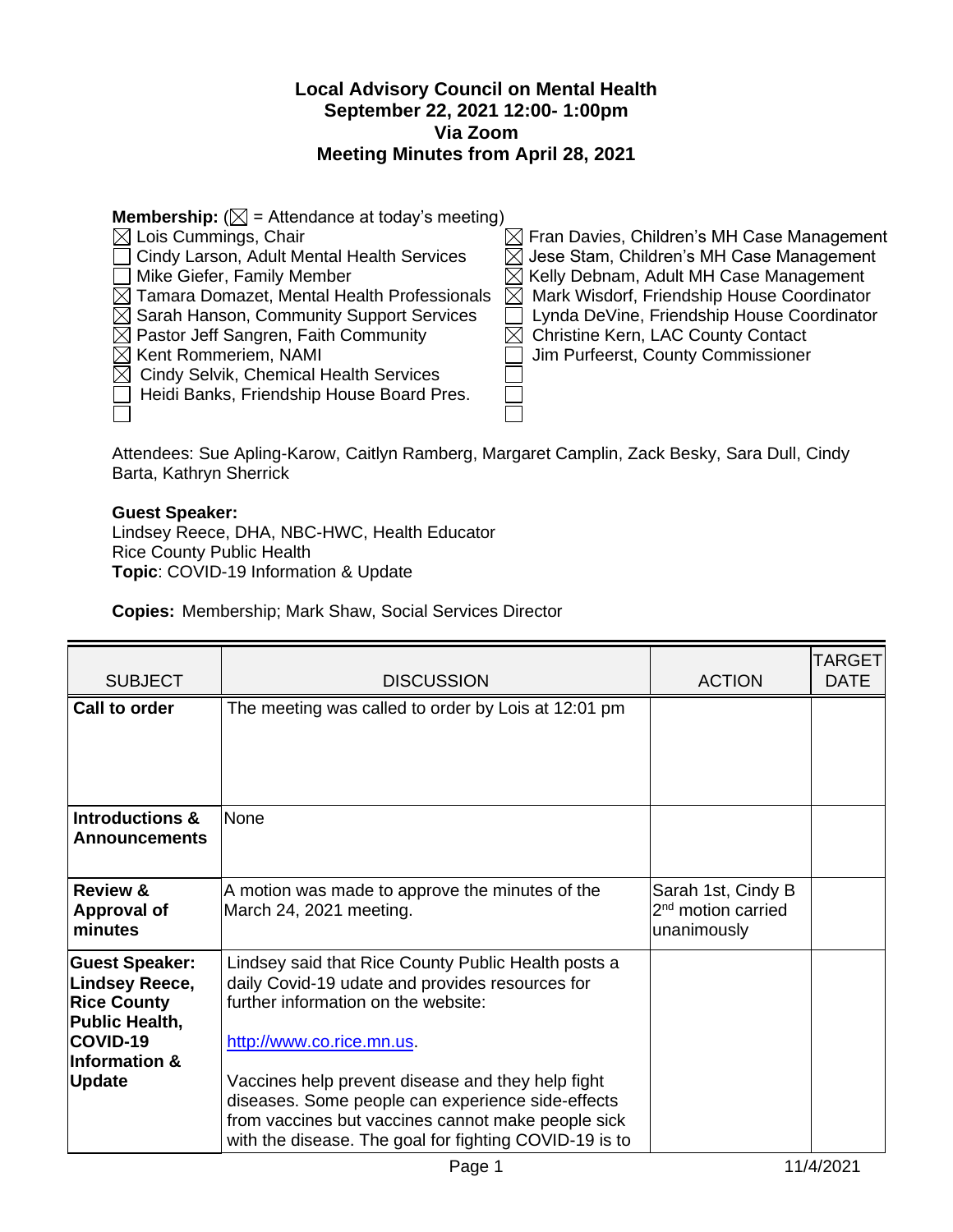| <b>SUBJECT</b>                                                                                                                                                                           | <b>DISCUSSION</b>                                                                                                                                                                                                                                                                                                                                                                                                                                                                                                  | <b>ACTION</b> | <b>TARGET</b><br><b>DATE</b> |
|------------------------------------------------------------------------------------------------------------------------------------------------------------------------------------------|--------------------------------------------------------------------------------------------------------------------------------------------------------------------------------------------------------------------------------------------------------------------------------------------------------------------------------------------------------------------------------------------------------------------------------------------------------------------------------------------------------------------|---------------|------------------------------|
|                                                                                                                                                                                          | make a vaccine that is safe and effective.                                                                                                                                                                                                                                                                                                                                                                                                                                                                         |               |                              |
|                                                                                                                                                                                          | How was a vaccine developed so fast? Remember<br>HIV? HIV is a virus that attacks the immune system.<br>When developing a treatment for HIV, a system was<br>put in place that sped up the process for COVID-19<br>vaccines.                                                                                                                                                                                                                                                                                       |               |                              |
|                                                                                                                                                                                          | The vaccine helps people not get sick and it helps<br>people get less sick. It is completely free and<br>recommended for all adults. It is estimated that<br>protection lasts up to eight months but it could be<br>longer. Much research is still being done.                                                                                                                                                                                                                                                     |               |                              |
| <b>Mental Health</b><br><b>Awareness</b><br><b>Activities in May</b>                                                                                                                     | Eric Lundin will talk with Gordy on Positivity to highlight<br>Mental Health on May 20 <sup>th</sup> at our local radio station<br>KDHL. Eric is an enjoyable speaker and has been<br>doing this spot for several years. Tune in at 9:30a.m.                                                                                                                                                                                                                                                                       |               |                              |
|                                                                                                                                                                                          | We are hosting the annual Mental Health Awareness<br>Walk on May 26, 2021, starting at Buckingham West<br>and ending at Buckingham West. Speaker Mark<br>Hedenstrom is planning a talk: "Try One New Thing."<br>An Ice Cream Social will follow the walk and the talk.<br>All are welcome to join us                                                                                                                                                                                                               |               |                              |
| <b>Report to the</b><br><b>Rice County</b><br><b>Board of</b><br><b>Commissioners:</b><br><b>LAC Identified</b><br><b>Gaps in Rice</b><br><b>County Mental</b><br><b>Health Services</b> | Children's Mental Health reports a gap in all children's<br>services: psychiatry, residential treatment, bilingual<br>services etc. Fran & Jese said services were limited<br>before the pandemic and now services for children are<br>lacking on every level. Adult Mental Health reports a<br>need in psychiatry. Appointments can be scheduled<br>but in 45+ days. Transportation is another gap as Rice<br>County is rural, bus schedules are limited, and there<br>are times when even a taxi is unavailable. |               |                              |
| <b>NAMI Report</b>                                                                                                                                                                       | Kent reported that on 4/8/2021 he joined with the St.<br>Paul office to develop a 10-15 question survey for all of<br>the people who have attended NAMI. Student interns<br>from St. Olaf and Carleton Colleges will look at the<br>information to help determine the needs in Rice<br>County.                                                                                                                                                                                                                     |               |                              |
|                                                                                                                                                                                          | It is hoped that NAMI groups will be held in-person<br>soon.                                                                                                                                                                                                                                                                                                                                                                                                                                                       |               |                              |
| <b>Health Report</b>                                                                                                                                                                     | Children's Mental   Natalia Marchan-Gallardo is the newly hired Children's<br>Mental health case manager. She is bilingual in<br>Spanish and English and a welcome addition to the<br>team.                                                                                                                                                                                                                                                                                                                        |               |                              |